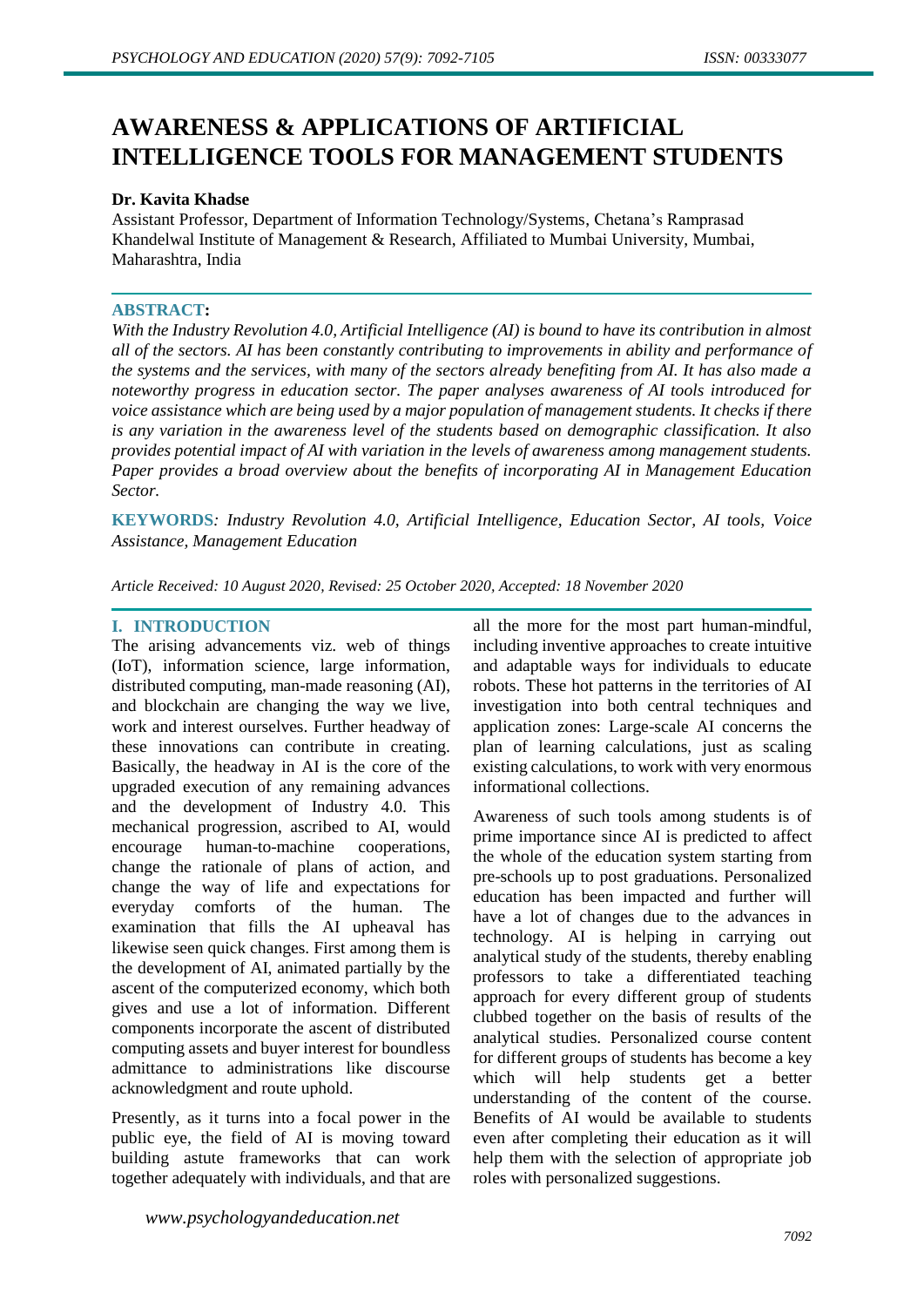### *A. AI tools used by Management students:*

In the high-level training environment, advanced education establishments are giving voice associates to the understudies as opposed to the usually printed handbooks or hard to-investigate destinations for assist with different grounds related illuminating necessities. Amazon Alexa is a way to deal with give them extensively more perfect and focused information about their grounds needs. These voice accomplices can help answer standard requests seeing grounds needs similarly as be modified for each understudy's particular schedule and courses. This uncommonly reduces the prerequisite for inside assistance and decreases the cost of wasteful school handbook printing that can quickly get away from date. The use of voice helper structures is a ton of stimulating and interesting to most understudies and is needed to obtain more broad allotment in the coming years.

### *1) Alexa (Amazon)*

Alexa is a Voice service which makes use of Conversational AI to communicate with people in ways that feel effortless, solve problems, and get smarter over time. Alexa is assembled dependent on normal language handling (NLP), a system of changing over discourse into words, sounds, and thoughts. NLP causes PC machines to participate in correspondence utilizing regular human language in numerous structures, including however not restricted to discourse and composing. Alexa at that point utilizes Natural Language Understanding (NLU) measure, where the meaning / context of the words are determined by breaking them down into smaller samples of individual words which are compared with a pre-fed speech to determine what the user said in each unit of speech. These words are sequenced to make the most likely sentences for Alexa to work upon. Thus, Alexa helps humans to interact with device across the room to play music, get the news, set timers, make hands-free calls, manage to-do and shopping lists, control lights, your thermostat and so much more.

### *2) Home and Nest (Google)*

For a really long time, the shrewd home hasn't been savvy. It's confounded to set up and oversee, with many gadgets that don't function admirably together. So google is working on things and uniting all Nest and Google Home items under one rooftop. The keen speaker from the eponymous pursuit goliath was intended to contend with the well known Amazon Echo. The Google Home can play music, yet it's basically planned as a vehicle for Google Assistant - Google's voice-initiated virtual aide that is associated with the web. The Google Assistant you access through the Home is equivalent to the one on ongoing Android telephones, for example, the Google Pixel 4. When you get your Google Home set up, you might need to utilize it to tune in to music. You can utilize a Google Home as a standard Bluetooth speaker and pull up the melody you need to tune in to on your telephone. Even better, utilize your voice to mention to Google what tune you need to hear. You can even pursuit by verses on the off chance that you don't recollect the name, or advise it to begin a playlist of a specific type.

Google Home has improved as an individual associate. You could generally ask your Google Home to perform fundamental errands like looking through the web and checking your schedule. Presently, Google Assistant in your keen speaker can accomplish such a great deal more. You can prepare Google Assistant to perceive up to six unmistakable voices, which will empower it to tweak its reactions dependent on who's talking. Google would then be able to offer customized answers on the off chance that you get some information about your drive to work or your timetable for the afternoon.

One can add various profiles for every individual from your family and in the event that you need Google Assistant to react to you in a remarkable voice, you have a few alternatives now. Even better, extraordinary relatives can pick various voices, and Google will switch which one reacts dependent on who's talking. With the Continued Conversation highlight, one doesn't need to say the wake words each time you need to pose an inquiry. The Google Home's mouthpiece stays hot for as long as eight seconds so you can ask a subsequent inquiry without saying, "Hello, Google" once more. It'll stop early in the event that you say, "Thank you," and on the off chance that you don't need Google's mic to remain tuning in for more than typical, you don't need to empower the component.

# *3) Siri (Apple)*

Siri makes it simple for individuals to achieve ordinary undertakings rapidly utilizing voice, contact, or mechanization. At the point when you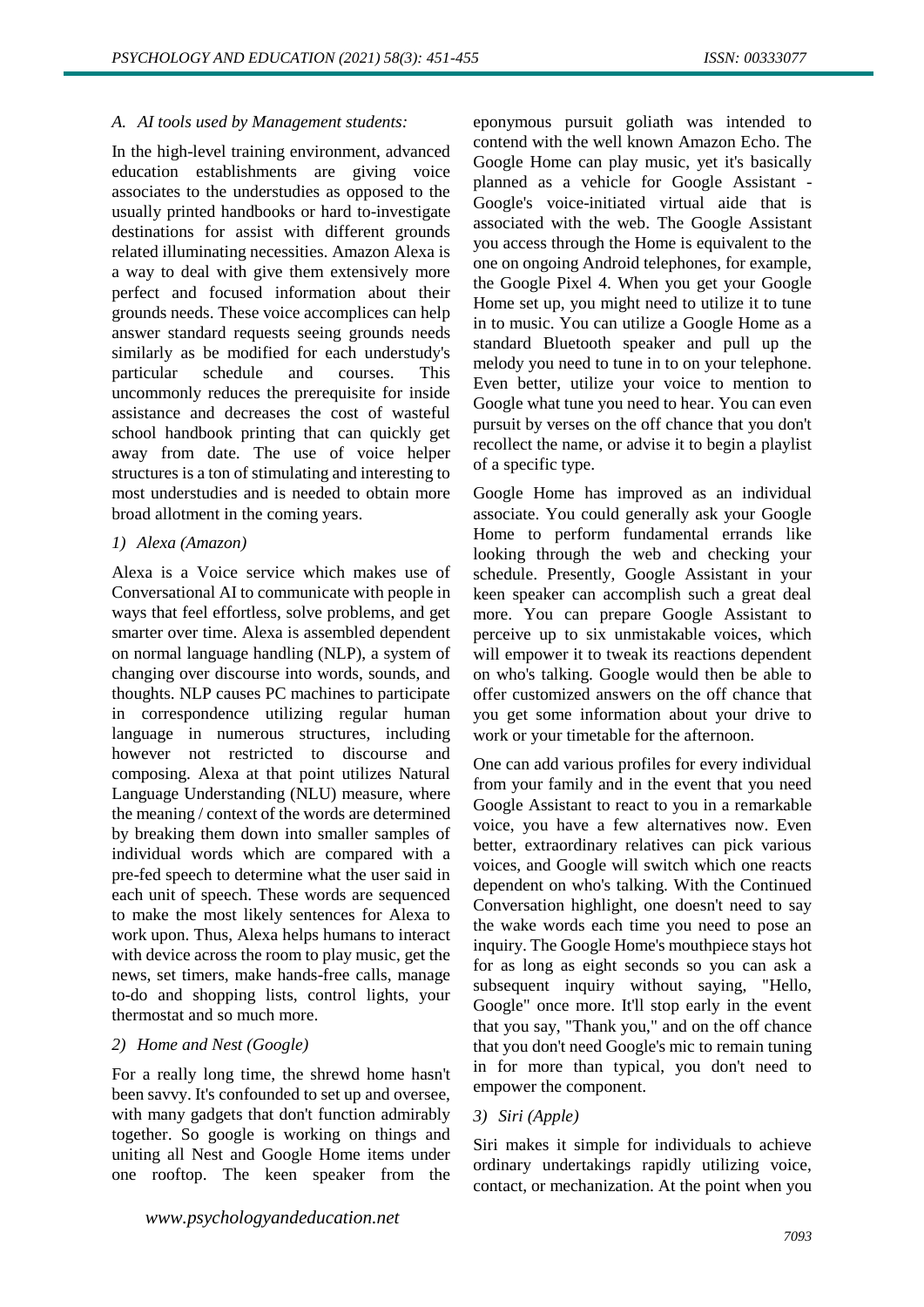use SiriKit to characterize the assignments and activities that your application underpins, individuals can utilize Siri to perform them in any event, when your application isn't running. In case you're an extra creator, you can likewise help individuals use Siri to control your embellishments by coordinating them. Siri works with your items on iPhone, iPad, Apple Watch, Home Pod, Air Pods, and in CarPlay, so individuals can utilize it all over the place. At the point when you make your application's errands free through Siri, you have a few chances to tweak the client experience. At a major level, you alter the stream and usefulness of the ordinary undertakings and activities you backing to actualize your business necessities. To strengthen this usefulness all through the client experience, you can compose discourse that mirrors the style and tone of your organization's correspondences and plan custom UI that joins your application's visual style into the Siri interface.

At the point when individuals use Siri to pose inquiries and perform activities, Siri does the language preparing and semantic examination expected to transform their solicitations into goals for your application to deal with. The exemption is the individual expression that individuals make to trigger an alternate route: When individuals talk the specific expression, Siri remembers it without doing extra handling or investigation.

An unprecedented voice interface helps people with feeling certain they'll get the results they need, regardless, when they don't have a clue what they can say. Siri supports particular voice experiences for structure gave purposes and custom objectives. With a structure reason, Siri does the trademark language planning for you, permitting people to help out your application in various conversational habits. With a custom objective, your application helps people with playing out a task that Siri doesn't consider yet, which achieves a substitute sort of help for the voice knowledge. Custom purposes give you additional events to change conversational trade, yet furthermore anticipate that individuals should make and talk an accurate articulation to trigger the correspondence. People can use Siri to finish things while they're in a vehicle, working out, using applications on a contraption, or teaming up with Home Pod. You don't by and large know the setting wherein people are using Siri to play out your application's exercises, so flexibility is vital to help people with having an exceptional experience paying little mind to what they're doing.

# *4) Grammarly (ML based writing tool)*

As you can envision, an intricate AI framework like this one requires a ton of registering power—substantially more than a PC or cell phone can give. Consequently, it runs in the cloud, as opposed to locally on your gadget. All you require to check your composition with a Grammarly item is an Internet association. At the point when you use Grammar, you can help improve its proposals. Whenever you hit "disregard" on a pointless proposal, Grammarly gets somewhat more astute. After some time, our group can make acclimations to the recommendations with high disregard rates to make them more accommodating.

Hidden the entirety of Grammarly's items is a complex man-made brainpower framework worked to break down sentences written in English. Grammarly's group of computational etymologists and profound learning engineers plans front line calculations that become familiar with the principles and concealed examples of good composition by breaking down great many sentences from research corpora. (A corpus is a huge assortment of text that has been coordinated and named for innovative work purposes.) When you compose with Grammarly, our AI breaks down each sentence and searches for approaches to improve it, regardless of whether it's revising an action word tense, proposing a more grounded equivalent, or offering a clearer sentence structure.

# *5) Turnitin (ML based writing tool)*

In spite of the fact that AI is taking jumps and limits each year, it actually is by all accounts far from taking over innovative errands like chiseling and making music. Notwithstanding, you might be amazed to discover that AI composing is really a reality today.

In any case, it retained the last form in light of the fact that there were "malignant uses of the innovation" however they permitted different creators the opportunity to test and work with it.

So, AI composing is likely nearer than the vast majority think it is. With devices like Heliograph and GPT-2 previously made, all that remains is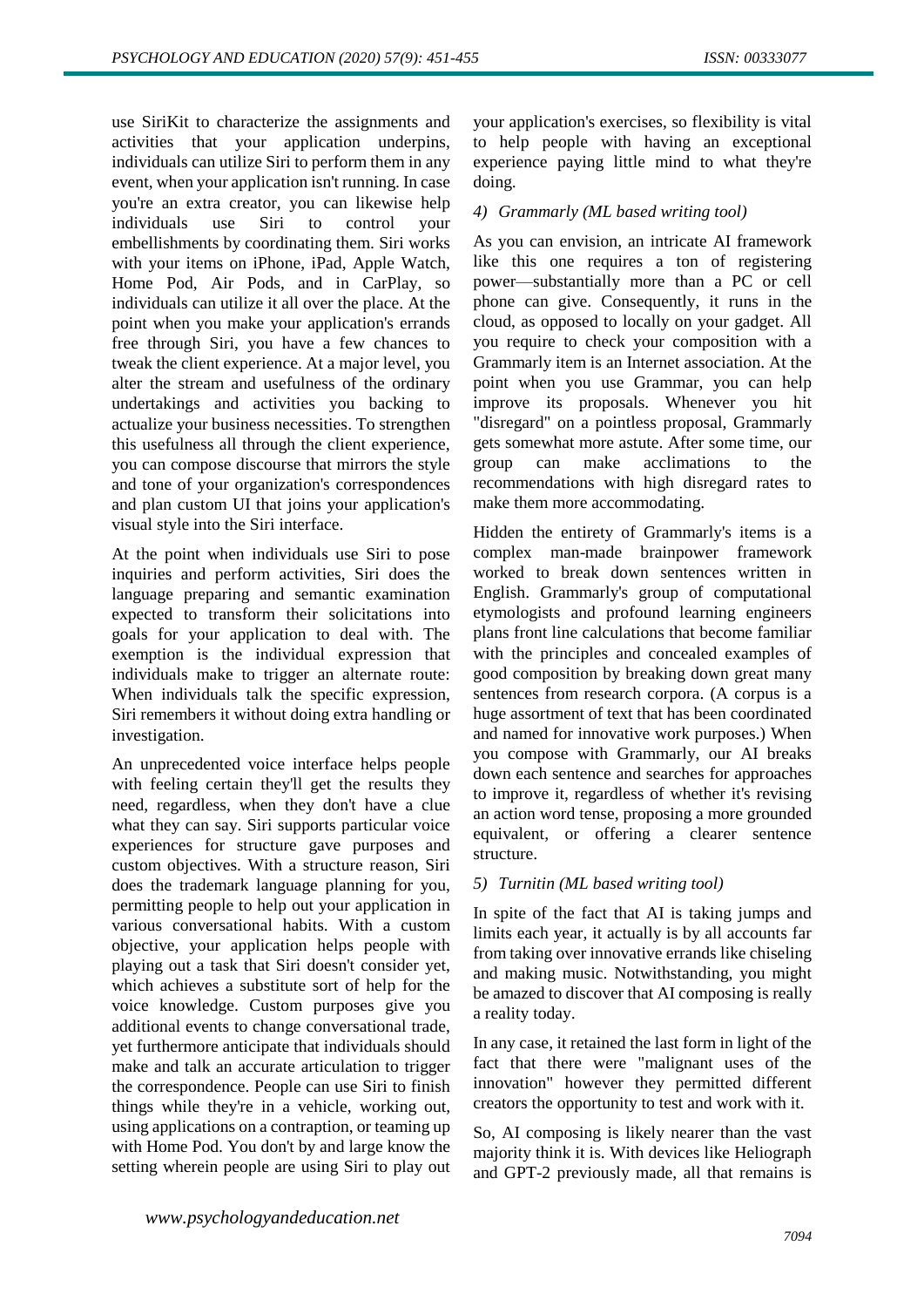for the tech to turn out to be more open and more reasonable. Indeed, EdTech organizations like Turnitin are now using the advancement of AI and AI in item improvement. It won't be long until understudies will approach AI composing bots and the ideal opportunity for instructors to get ready is currently. Artificial intelligence won't show up on understudies' doorsteps as an enchantment button that says, "Make paper here". It will advance into the creative cycle gradually by offering an ever-increasing number of cutting-edge instruments that remove expanding measures of control from the human creator.

Effectively, mechanized altering instruments can revise sentences, fix complex language structure botches, mention to you what the tone of your composing is, and even propose new sources to take a gander at. It won't be any longer before they can change entire papers, rebuild bigger works, and spot more summed up issues with a piece of composing. For understudies, particularly those battling with their composition, this will probably be a help. It won't mysteriously transform feeble essayists into stunning ones; however, it will help such understudies become better, more decipherable writers. Yet, sooner or later, the instruments will become progressed enough that understudies won't be steering the ship with their own composition. There will come a period that the robotization will have wrestled an excessive amount of control and go from assisting the understudy with composing compose the paper for them

# **II. LITERATURE REVIEW**

Worldwide Journal of Educational Technology in Higher Education volume 16, Article number: 39 (2019)

Artificial intelligence and versatile learning innovations are unmistakably included as significant advancements in instructive innovation in the 2018 Horizon report (Educause, 2018), with a chance to reception of 2 or 3 years. As indicated by the report, specialists foresee AI in instruction to develop by 43% in the time frame 2018–2022, albeit the Horizon Report 2019 Higher Education Edition (Educause, 2019)

With hefty speculations by privately owned businesses like Google, which gained European AI fire up Deep Mind for \$400 million, and furthermore non-benefit public-private associations, for example, the German Research

Center for Artificial IntelligenceFootnote1 (DFKI), almost certainly, this rush of interest will before long fundamentally affect advanced education organizations (Popenici and Kerr, 2017).

The use of AI in schooling (AIEd) has been the subject of examination for about 30 years. The International AIEd Society (IAIED) was dispatched in 1997, and distributes the International Journal of AI in Education (IJAIED), with the twentieth yearly AIEd gathering being coordinated for the current year. Nonetheless, on a more extensive scale, teachers have quite recently begun to investigate the potential instructive chances that AI applications bear for supporting students during the understudy life cycle.

Russel and Norvig (2010) remind us in their driving course reading on man-made brainpower, "All AI analysts ought to be worried about the moral ramifications of their work" (p. 1020). Hence, we might want to investigate what sort of new moral ramifications and dangers are reflected by the creators in the field of AI upgraded instruction. The point of this article is to give an outline to instructors of examination on AI applications in advanced education. Given the unique improvement as of late, and the developing interest of instructors in this field, an audit of the writing on AI in advanced education is justified.

In particular, this paper tends to the accompanying examination inquiries in three territories, by methods for a methodical survey (see Gough, Oliver, and Thomas, 2017; Petticrew and Roberts, 2006):

- How have distributions on AI in advanced education created over the long run, in which diaries would they say they are distributed, and where are they coming from as far as geological conveyance and the creator's disciplinary affiliations?
- How is AI in training conceptualized and what sort of moral ramifications, difficulties and dangers are thought of?
- What is the nature and extent of AI applications with regards to advanced education?

The field AI begins from software engineering and designing; however, it is firmly affected by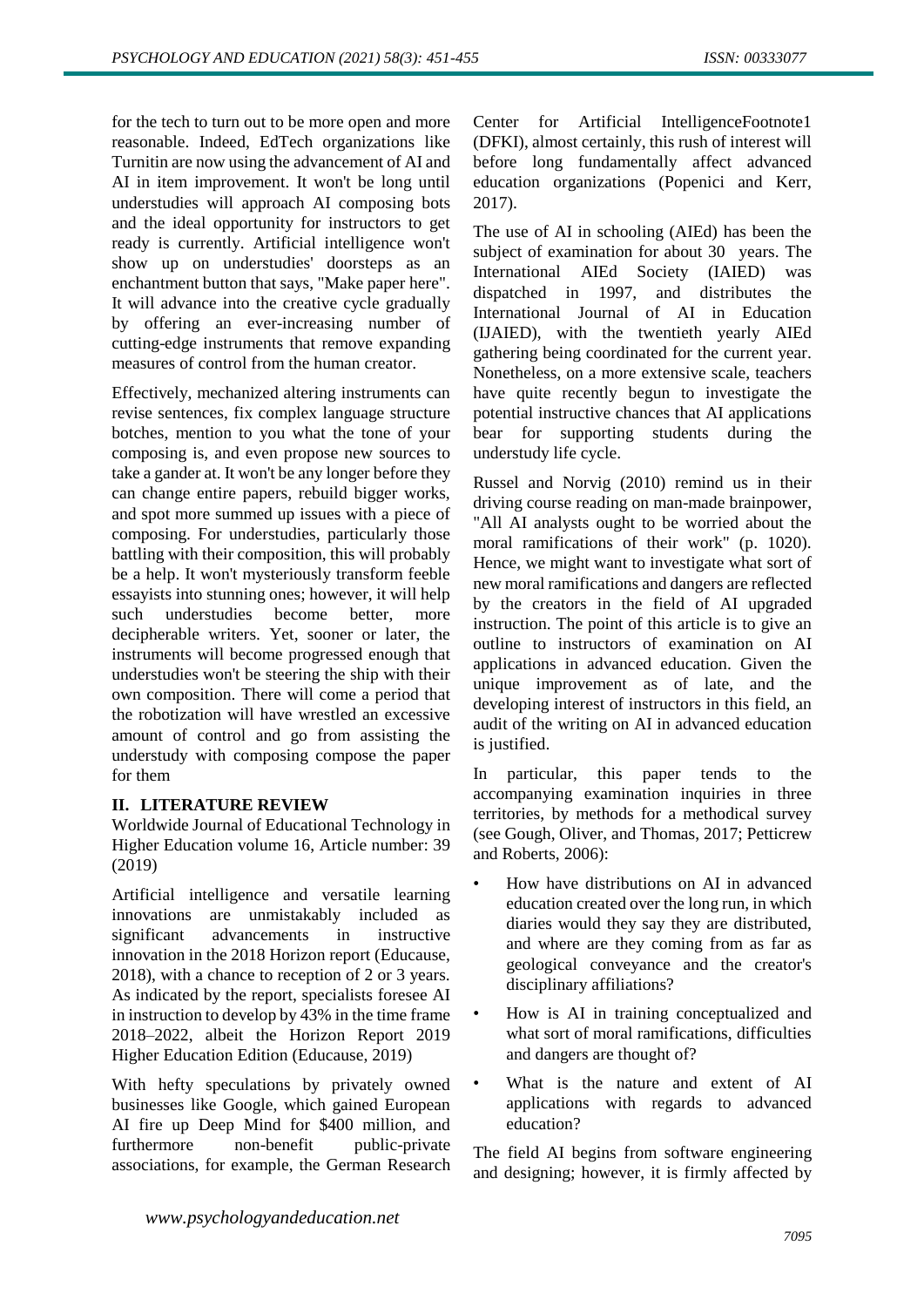different teaches like way of thinking, psychological science, neuroscience, and financial aspects. Given the interdisciplinary idea of the field, there is little arrangement among AI analysts on a typical definition and comprehension of  $AI$  – and insight when all is said in done (see Tegmark, 2018). Concerning the<br>presentation of AI-based devices and presentation of AI-based devices and administrations in advanced education, Hinojo-Lucena, Aznar-Díaz, Cáceres-Reche, and Romero-Rodríguez (2019) note that "this innovation [AI] is now being presented in the field of advanced education, albeit numerous instructors are unconscious of its extension and, most importantly, of what it comprises of" (p. 1). With the end goal of our examination of computerized reasoning in advanced education, it is alluring to explain phrasing. Along these lines, in the following segment, we investigate meanings of AI in schooling, and the components and strategies that AI applications may involve in advanced education, before we continue with the orderly survey of the writing.

The acquaintance of AI gets back with the 1950s when John McCarthy composed a two-month workshop at Dartmouth College in the USA. In the workshop suggestion, McCarthy used the term man-made mental ability unprecedented for 1956 (Russel and Norvig, 2010, p. 17): The assessment [of fake intelligence] is to proceed with dependent on the theory that each piece of learning or some other component of understanding can on a basic level be so certainly depicted that a machine can be made to recreate it. An undertaking will be made to find how to make machines use language, structure reflections and thoughts, deal with kinds of issues presently put something aside for individuals, and create themselves.

Cook and Smith (2019) give a sweeping significance of AI: "Laptops which perform scholarly tasks, ordinarily associated with human characters, particularly learning and basic reasoning" (p. 10). They explain that AI doesn't depict a lone advancement. It is an umbrella term to depict an extent of advances and strategies, for instance, AI, typical language dealing with, data mining, neural associations or an estimation.

Man-made insight and AI are regularly referred to simultaneously. Man-made intelligence is a method for AI for oversaw and solo plan and profiling, for example to predict the likelihood of

an understudy to exit from a course or being admitted to a program, or to perceive subjects in created errands. Popenici and Kerr (2017) portray AI "as a subfield of modernized thinking that joins programming prepared to see plans, make gauges, and apply newly discovered guides to conditions that were rejected or covered by their fundamental arrangement" (p. 2).

The possibility of rational experts is key to AI: "An expert is whatever can be viewed as seeing its present situation through sensors and circling back to that environment through actuators" (Russel and Norvig, 2010, p. 34). The vacuum-cleaner robot is an essential kind of a sharp trained professional, yet things become confounding and open-completed when we consider a robotized taxi.

Experts in the field perceive frail and strong AI (see Russel and Norvig, 2010, p. 1020) or restricted and general AI (see Baker and Smith, 2019, p. 10). A philosophical request remains whether machines will really need to truly think or even make awareness later on, instead of basically copying thinking and showing typical direct. It is doubtful that such strong or general AI will exist in the near future. We are thusly overseeing GOFAI ("common AI", a term founded by the researcher John Haugeland, 1985) in high level training – in the sensation of subject matter experts and information structures that go about like they were keen.

Given this comprehension of AI, what are likely regions of AI applications in training, and advanced education specifically? Luckin, Holmes, Griffiths, and Forcier (2016) portray three classifications of AI programming applications in training that are accessible today: a) individual mentors, b) smart help for shared learning, and c) astute computer generated experience.

Adroit instructing systems (ITS) can be used to duplicate adjusted individual tutoring. Considering understudy models, estimations and neural associations, they can make decisions about the adapting method of an individual understudy and the substance to pick, give mental stage and help, to interface with the understudy in return. ITS have giant potential, especially in tremendous degree distance showing foundations, which run modules with an enormous number of understudies, where human composed coaching is incomprehensible. A gigantic scope of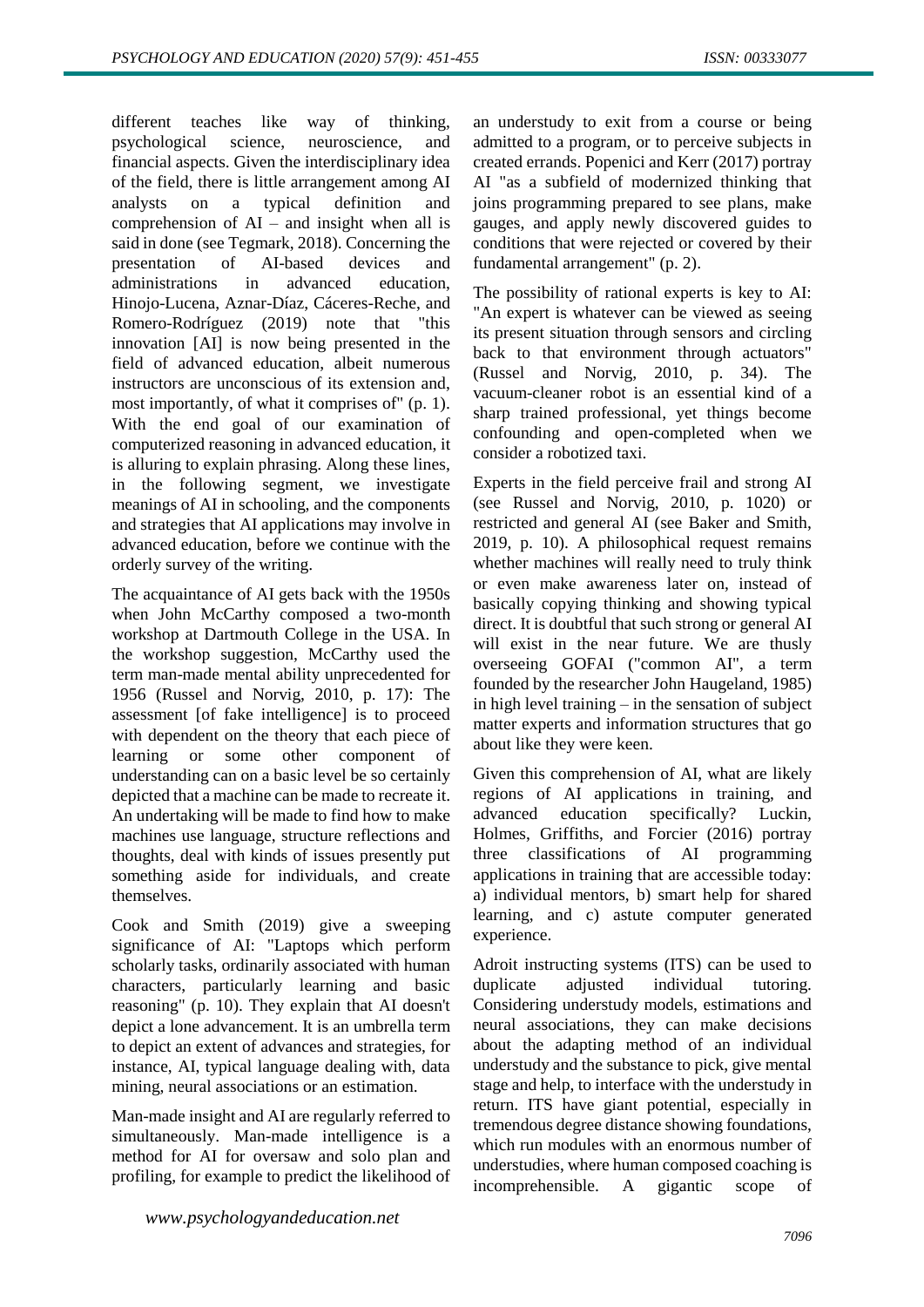investigation shows that learning is a social exercise; affiliation and joint exertion are at the center of the learning connection (see for example Jonassen, Davidson, Collins, Campbell, and Haag, 1995). Regardless, online joint exertion should be energized and coordinated (Salmon, 2000). AIEd can add to aggregate learning by supporting flexible social affair advancement subject to understudy models, by empowering on the web bundle cooperation or by summarizing discussions that can be used by a human mentor to oversee understudies towards the focuses and focuses of a course. Finally, moreover drawing on ITS, sharp PC created recreation (IVR) is used to associate with and direct understudies in legitimate increased insight and game-based learning conditions. Virtual experts can go about as teachers, facilitators or understudies' buddies, for example, in virtual or distant labs (Perez et al., 2017).

With the movement of AIEd and the availability of (colossal) understudy data and learning assessment, Luckin et al. (2016) ensure a "[r] renaissance in evaluation" (p. 35). Computerized reasoning can give without a second to save analysis and assessment. Instead of interruption and-test, AIEd can be consolidated into learning practices for a persistent assessment of understudy achievement. Estimations have been used to envision the probability of an understudy bombarding an errand or leaving a course with huge levels of precision (e.g., Bahadır, 2016).

In their new report, Baker and Smith (2019) approach informational AI mechanical assemblies from three substitute perspectives; a) understudy standing up to, b) teacher going up against, and c) system defying AIEd. Understudy defying AI gadgets are modifying that understudies use to acquire capability with a theme, i.e., flexible or modified learning the board systems or ITS. Teacher standing up to structures are used to help the educator and decrease their duty through automating tasks like association, evaluation, analysis and duplicating distinguishing proof. AIEd contraptions moreover give understanding into the learning progress of understudies so the educator can proactively offer assistance and heading where required. System standing up to AIEd are instruments that offer information to chiefs and bosses on the institutional level, for example to screen trimming down models across assets or

colleges.

Concerning high level training, we use the possibility of the understudy life-cycle (see Reid, 1995) as a framework to portray the diverse AI set up organizations regarding the more broad institutional and definitive level, similarly with respect to supporting the academic teaching and learning measure in the more modest sense.

### **OBJECTIVES**

- To identify the level of awareness of Artificial Intelligence tools used by Management students.
- To identify the usability of Artificial intelligence tools by Management students as per demographic records.

# **III. HYPOTHESIS**

**H1:** Applications of Artificial Intelligence tools used by Management students are same across Gender.

**H2:** Applications of Artificial Intelligence tools used by Management students are same across Qualifications.

**H3:** Applications of Artificial Intelligence tools used by Management students are same across Work Experience.

# **IV. RESEARCH METHODOLOGY**

In order to satisfy the objectives, a descriptive study was carried out. Management students from a reputed institute in Mumbai were considered as primary source for conducting survey with a questionnaire. Convenient sampling is done with 120 as sample size.

Responses were collected to check the level of awareness & the usability level of the AI tools in learning. Responses were categorized on various demographic characteristics to obtain detailed analysis. SPSS tool was considered for hypothesis testing.

# **V. DATA ANALYSIS**

### *A. Descriptive Statistics*

Summary Statistics for general awareness of AI tools as per different demographic factors are generated as follows.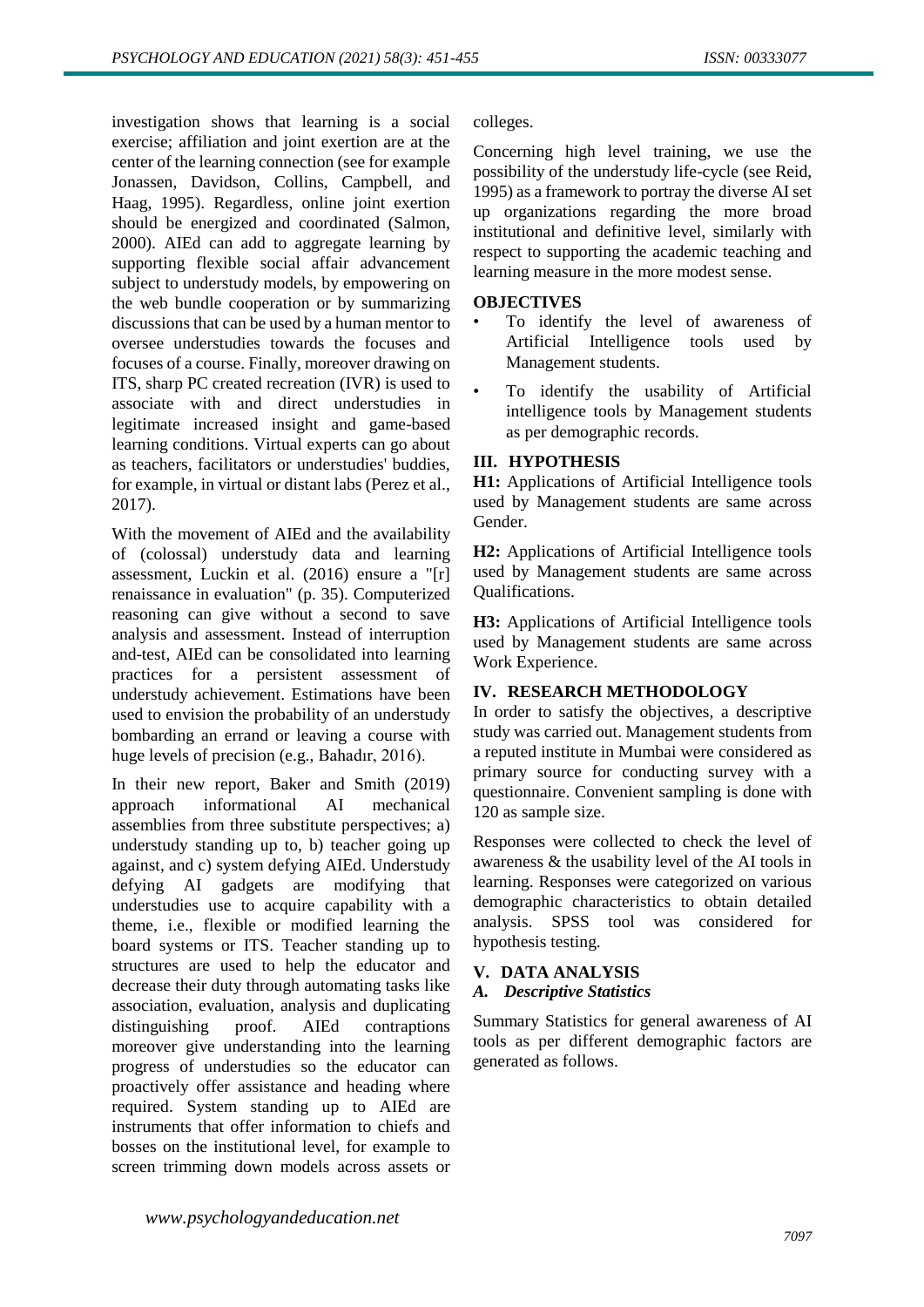# **1. Gender Wise Distribution**

| <b>Table 1. Gender Wise Distribution</b> |              |              |  |  |
|------------------------------------------|--------------|--------------|--|--|
| Sr. No.                                  | Gender       | <b>Total</b> |  |  |
|                                          | Male         | 54           |  |  |
|                                          | Female       | 66           |  |  |
|                                          | <b>Total</b> | 120          |  |  |



# Figure 1. Gender Wise Distribution Chart

# **2. Qualification Wise Distribution:**

|  | <b>Table 2. Qualification Wise Distribution</b> |  |  |
|--|-------------------------------------------------|--|--|
|--|-------------------------------------------------|--|--|

| Sr. No. | <b>Qualification</b> | <b>Total</b> |
|---------|----------------------|--------------|
|         | Engineers            |              |
|         | Non-Engineers        | 68           |
|         | <b>Total</b>         | 171          |



Figure 2. Qualification Wise Distribution Chart

# **3. Work Experience Wise Distribution**

|  |  |  |  | <b>Table 3. Work Experience Wise Distribution</b> |
|--|--|--|--|---------------------------------------------------|
|--|--|--|--|---------------------------------------------------|

| Sr. No. | <b>Experience</b> | <b>Total</b> |
|---------|-------------------|--------------|
|         | Experienced       |              |
|         | Fresher's         |              |
|         | <b>Total</b>      | 120          |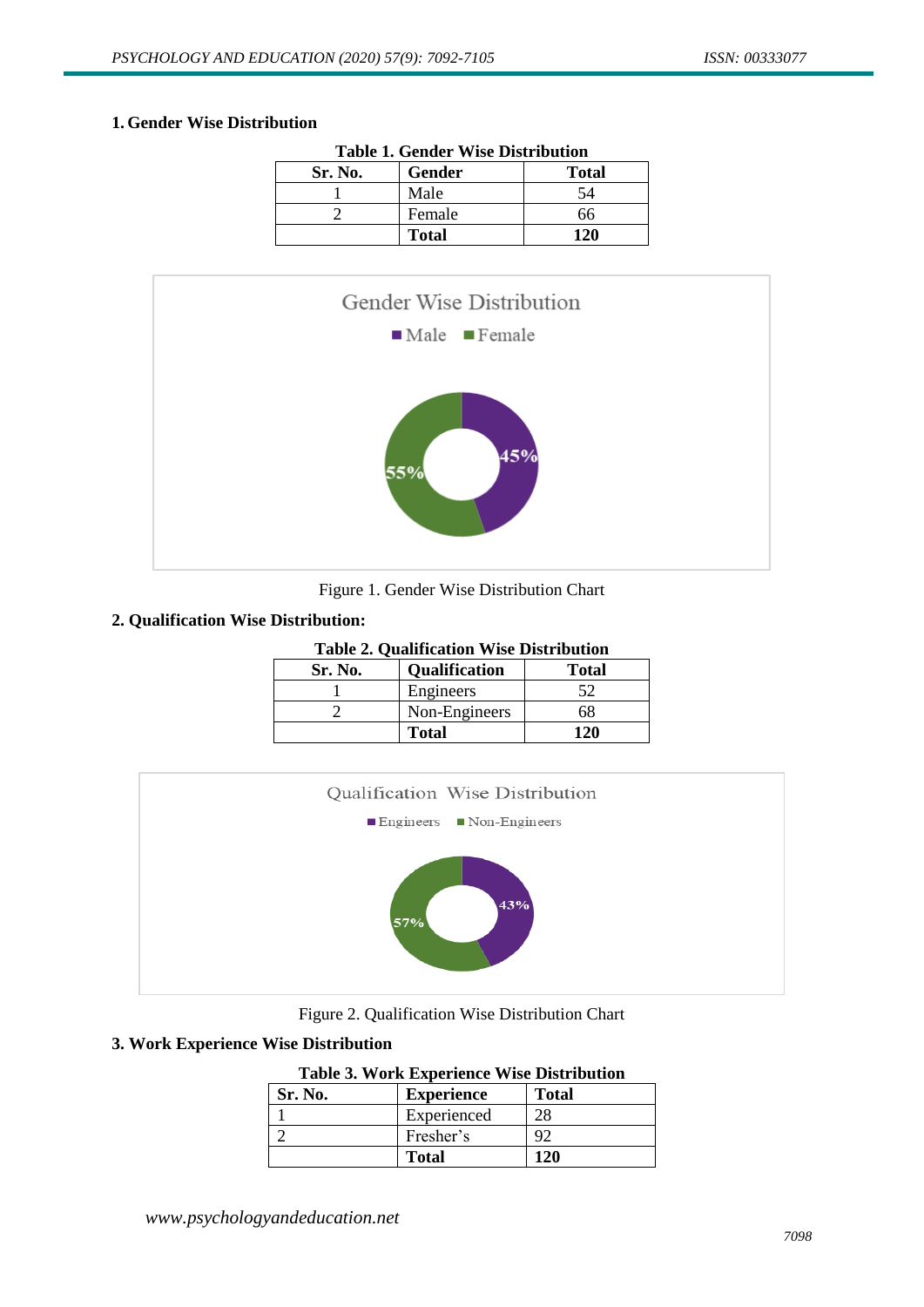

Figure 3. Work Experience Wise Distribution Chart

# *A. Level of Awareness*

# **1) Alexa (Amazon)**

| Table 4. Alexa (Amazon) Awareness |  |
|-----------------------------------|--|
|-----------------------------------|--|

| Sr.No. | <b>Awareness Level</b>                               | <b>Total</b> | Percentage |
|--------|------------------------------------------------------|--------------|------------|
|        | No, I haven't heard nor used this tool               |              | 9%         |
|        | Yes, I have heard about this tool but never used it. | 91           | 76%        |
|        | Yes, I have heard about this tool and used it.       | 18           | 15%        |
|        | <b>Total</b>                                         | 120          | $100\%$    |



### Figure 4. Awareness for Alexa (Amazon)

# **2) Home (Google)**

| Table 5. Home (Google) Awareness |                                                      |              |            |  |  |
|----------------------------------|------------------------------------------------------|--------------|------------|--|--|
| Sr. No.                          | <b>Awareness Level</b>                               | <b>Total</b> | Percentage |  |  |
|                                  | No, I haven't heard nor used this tool               | 25           | 21%        |  |  |
| 2                                | Yes, I have heard about this tool but never used it. | 71           | 59%        |  |  |
| 3                                | Yes, I have heard about this tool and used it.       | 24           | 20%        |  |  |
|                                  | <b>Total</b>                                         | 120          | 100%       |  |  |

**Table 5. Home (Google) Awareness**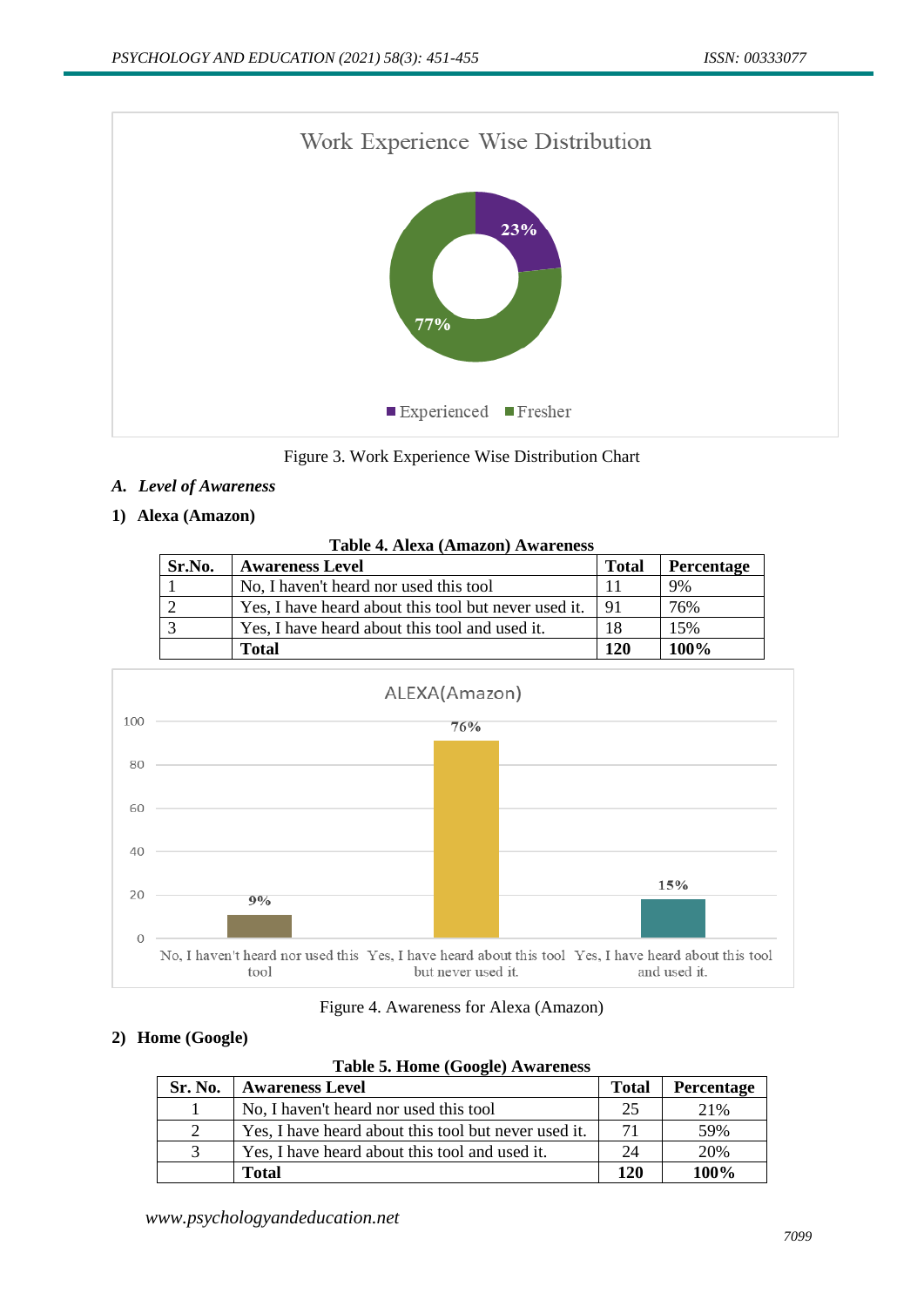

Figure 5. Awareness for Home (Google)

# **3) Siri (IoS)**

| Table 6. Siri (IoS) Awareness |                                                      |              |            |  |  |
|-------------------------------|------------------------------------------------------|--------------|------------|--|--|
| Sr. No.                       | <b>Awareness Level</b>                               | <b>Total</b> | Percentage |  |  |
|                               | No, I haven't heard nor used this tool.              |              | 4%         |  |  |
| 2                             | Yes, I have heard about this tool but never used it. | 77           | 64%        |  |  |
| 3                             | Yes, I have heard about this tool and used it.       | 38           | 32%        |  |  |
|                               | <b>Total</b>                                         | 120          | 100%       |  |  |



|  | Figure 6. Awareness for Siri (IoS) |  |  |
|--|------------------------------------|--|--|
|  |                                    |  |  |

# **4) Grammarly**

|  | <b>Table 7. Grammarly Awareness</b> |
|--|-------------------------------------|
|  |                                     |

| Sr. No.                     | <b>Awareness Level</b>                               | <b>Total</b> | <b>Percentage</b> |
|-----------------------------|------------------------------------------------------|--------------|-------------------|
|                             | No, I haven't heard nor used this tool.              | 30           | 25%               |
| $\mathcal{D}_{\mathcal{L}}$ | Yes, I have heard about this tool but never used it. | 56           | 47%               |
| $\mathcal{R}$               | Yes, I have heard about this tool and used it.       | 34           | 28%               |
|                             | Total                                                | 120          | 100%              |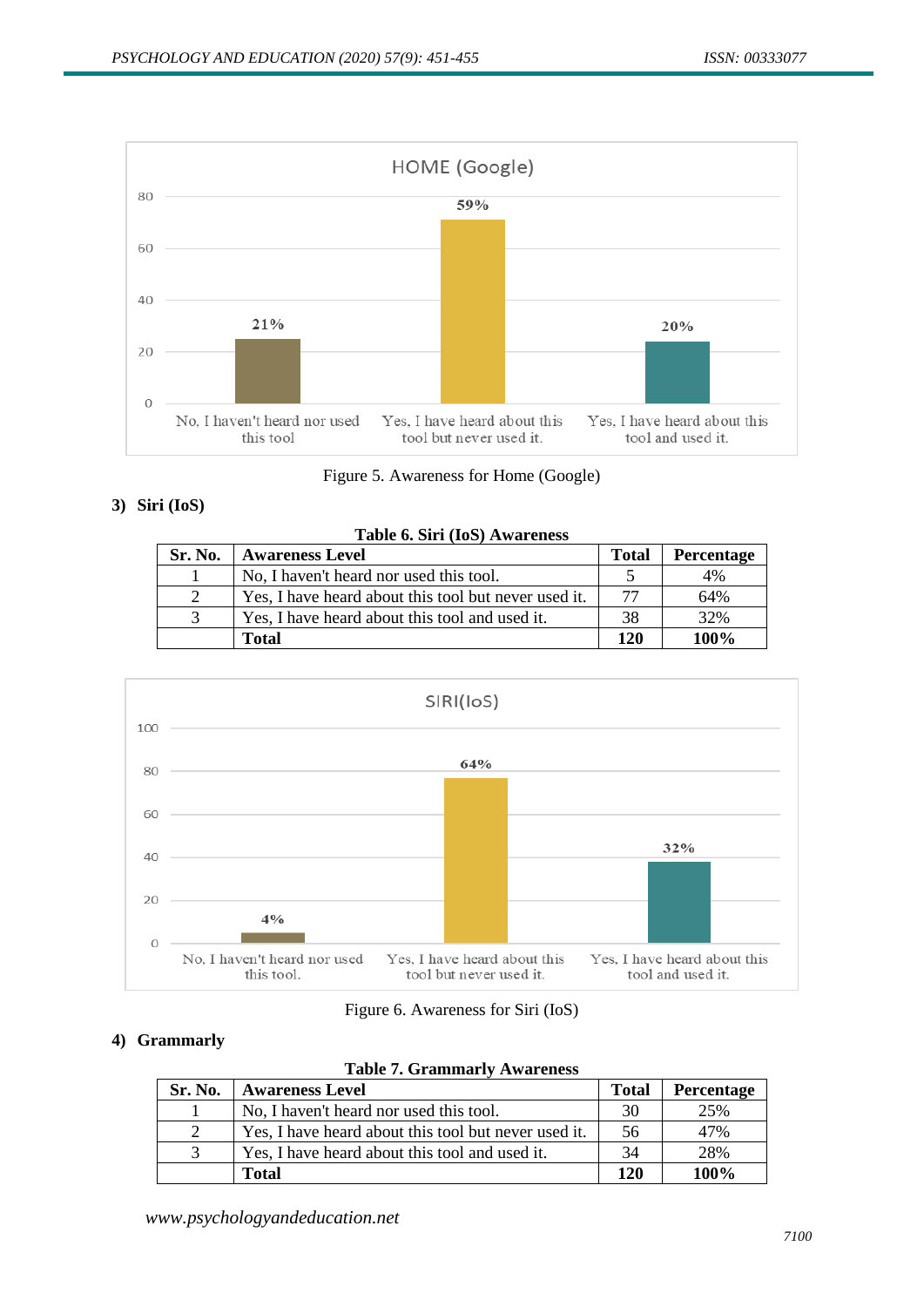

Figure 7. Awareness for Grammarly

# **5) Turnitin**

|               | <b>Table 8. Turnitin Awareness</b>                   |              |                   |  |  |  |  |  |  |
|---------------|------------------------------------------------------|--------------|-------------------|--|--|--|--|--|--|
| Sr. No.       | <b>Awareness Level</b>                               | <b>Total</b> | <b>Percentage</b> |  |  |  |  |  |  |
|               | No, I haven't heard nor used this tool.              |              | 4%                |  |  |  |  |  |  |
| $2^{\circ}$   | Yes, I have heard about this tool but never used it. | 77           | 64%               |  |  |  |  |  |  |
| $\mathcal{R}$ | Yes, I have heard about this tool and used it.       | 38           | 32%               |  |  |  |  |  |  |
|               | Total                                                | 120          | 100%              |  |  |  |  |  |  |



### Figure 8. Awareness for Turnitin

### **6) Overall Awareness**

| <b>Table 9. Overall Awareness</b> |     |        |      |       |      |         |       |  |  |
|-----------------------------------|-----|--------|------|-------|------|---------|-------|--|--|
|                                   | Low | Medium | High | Total | Low% | Medium% | High% |  |  |
| Alexa (Amazon)                    |     | 91     | 18   | 120   | 9%   | 76%     | 15%   |  |  |
| Home (Google)                     | 25  |        | 24   | 120   | 21%  | 59%     | 20%   |  |  |
| <b>SIRI</b>                       |     | 77     | 38   | 120   | 4%   | 64%     | 32%   |  |  |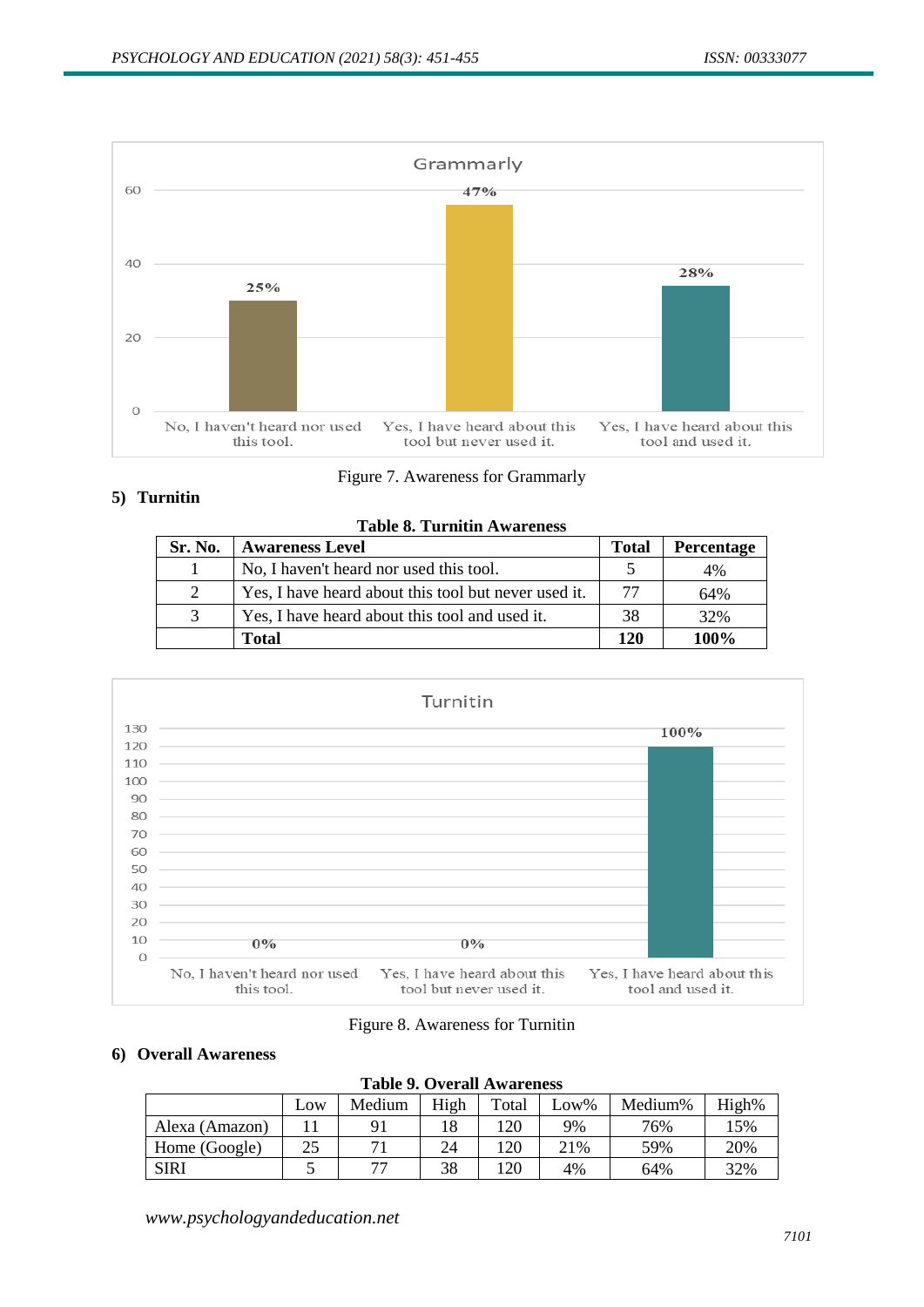| Grammarly | 30                       | 56  | 34  | 120 | 25% | 47% | 28%  |
|-----------|--------------------------|-----|-----|-----|-----|-----|------|
| Turnitin  |                          |     | 120 | 120 | 0%  | 0%  | 100% |
| Total     | $\overline{\phantom{a}}$ | 295 | 234 | 600 |     |     |      |



Figure 9. Overall Awareness

# **B. Hypothesis Testing**

# **1) T-test for gender wise analysis**

### **Table 10. Gender wise group statistics**

| <b>Group Statistics</b> |        |    |       |                       |                        |  |  |  |  |  |
|-------------------------|--------|----|-------|-----------------------|------------------------|--|--|--|--|--|
|                         | Gender |    | Mean  | <b>Std. Deviation</b> | <b>Std.</b> Error Mean |  |  |  |  |  |
| Total                   | M      | 66 | 12.30 | 2.925                 | .360                   |  |  |  |  |  |
|                         |        | 54 | 1.66  | 2.761                 | .416                   |  |  |  |  |  |

# **Table 11. Independent sample test for gender**

|                        | <b>Independent Samples Test</b> |                                                             |      |                              |         |            |                      |                               |  |
|------------------------|---------------------------------|-------------------------------------------------------------|------|------------------------------|---------|------------|----------------------|-------------------------------|--|
| <b>Equal variances</b> |                                 | <b>Levene's Test</b><br>for Equality of<br><b>Variances</b> |      | t-test for Equality of Means |         |            |                      |                               |  |
|                        |                                 | F                                                           | Sig. | t                            | df      | <b>Sig</b> | <b>Mean</b><br>Diff. | Std.<br><b>Error</b><br>Diff. |  |
|                        | <b>Assumed</b>                  | .161                                                        | .689 | 1.867                        | 118     | .064       | .985                 | .528                          |  |
|                        | <b>Not Assumed</b>              |                                                             |      | 1.882                        | 112.784 | .062       | .985                 | .524                          |  |

Since the Sig. value for Qualification Wise analysis is greater than 0.05, we accept the null hypothesis.

# **2) T-test for experience wise analysis**

**Table 12. Experience wise group statistics**

|              | <b>Group Statistics</b> |    |             |                       |                        |  |  |  |  |  |
|--------------|-------------------------|----|-------------|-----------------------|------------------------|--|--|--|--|--|
|              | <b>Experienced</b>      |    | <b>Mean</b> | <b>Std. Deviation</b> | <b>Std. Error Mean</b> |  |  |  |  |  |
| <b>Total</b> |                         | 28 | 12.18       | 3.092                 | .584                   |  |  |  |  |  |
|              |                         | 92 | 12.20       | 2.849                 | .297                   |  |  |  |  |  |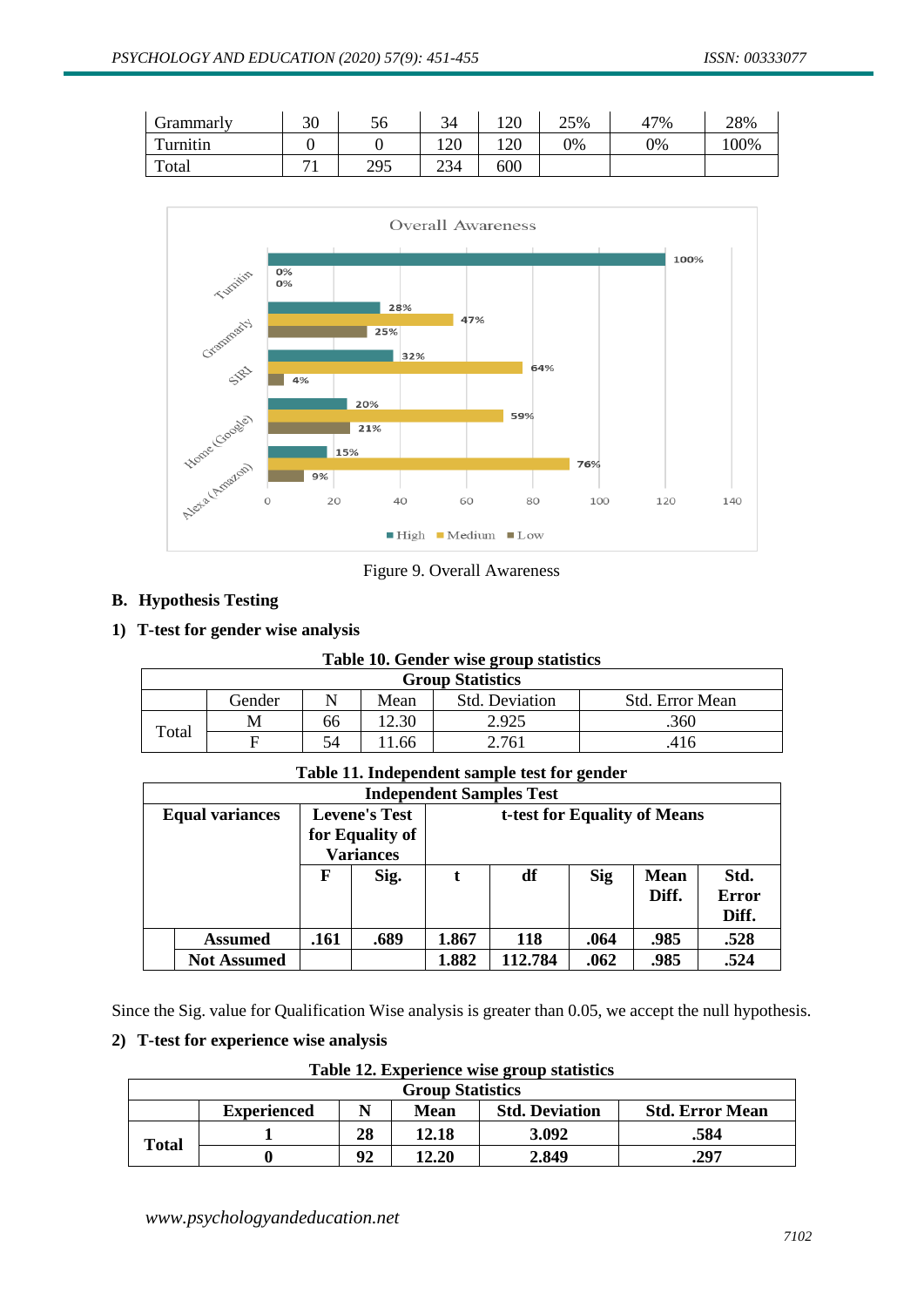|                                                                                    | <b>Independent Samples Test</b> |      |                    |         |            |            |             |              |  |  |
|------------------------------------------------------------------------------------|---------------------------------|------|--------------------|---------|------------|------------|-------------|--------------|--|--|
| <b>Levene's Test for</b><br><b>Equal variances</b><br>t-test for Equality of Means |                                 |      |                    |         |            |            |             |              |  |  |
|                                                                                    |                                 |      | <b>Equality of</b> |         |            |            |             |              |  |  |
|                                                                                    |                                 |      | <b>Variances</b>   |         |            |            |             |              |  |  |
|                                                                                    |                                 | F    | Sig.               |         | df         | <b>Sig</b> | <b>Mean</b> | Std.         |  |  |
|                                                                                    |                                 |      |                    |         |            |            | Diff.       | <b>Error</b> |  |  |
|                                                                                    |                                 |      |                    |         |            |            |             | Diff.        |  |  |
|                                                                                    | <b>Assumed</b>                  | .542 | .463               | $-.027$ | <b>118</b> | .978       | $-.017$     | .627         |  |  |
|                                                                                    | <b>Not Assumed</b>              |      |                    | $-.026$ | 41.924     | .979       | $-.017$     | .655         |  |  |

### **Table 13. Independent sample test for experience**

Since the Sig. value for Experience Wise analysis is greater than 0.05, we accept the null hypothesis.

### **I. FINDINGS**

Results are as follows:

### **1. Alexa (Amazon)**

 9% of the students haven't heard nor used this tool

• 76% of the students have heard about this tool but never used it.

• 15% of the students have heard about this tool and used it.

#### **2. Home (Google)**

• 21% of the students haven't heard nor used this tool

 59% of the students have heard about this tool but never used it.

• 20% of the students have heard about this tool and used it.

### **3. Siri (IoS)**

 4% of the students haven't heard nor used this tool

 64% of the students have heard about this tool but never used it.

• 32% of the students have heard about this tool and used it.

### **4. Grammarly**

• 25% of the students haven't heard nor used this tool

 47% of the students have heard about this tool but never used it.

• 28% of the students have heard about this tool and used it.

### **5. Turnitin**

0% of the students haven't heard nor used this

tool

- 0% of the students have heard about this tool but never used it.
- 100% of the students have heard about this tool and used it.

Further the interpretation on analysis of awareness levels, based on hypothesis testing is as follows:

1. There is no significant difference between the levels of awareness of AI tools used in Management education in Management students across Gender.

2. There is no significant difference between the levels of awareness of AI tools used in Management education in Management students across Qualifications.

3. There is no significant difference between the levels of awareness of AI tools used in Management education in Management students across Experience.

### **II. CONCLUSIONS**

It is observed that,

- Majority of the management students are highly aware about the Turnitin as AI tool & have used in management education.
- Majority of the Management students are aware about Alexa (Amazon), Home (Google), SIRI & Grammarly as AI tools but haven't applied it management education.
- Application of Artificial Intelligence tools for Management Students is not dependent on Gender
- Application of Artificial Intelligence tools for Management Students is not dependent on Qualification
- Application of Artificial Intelligence tools for Management Students is not dependent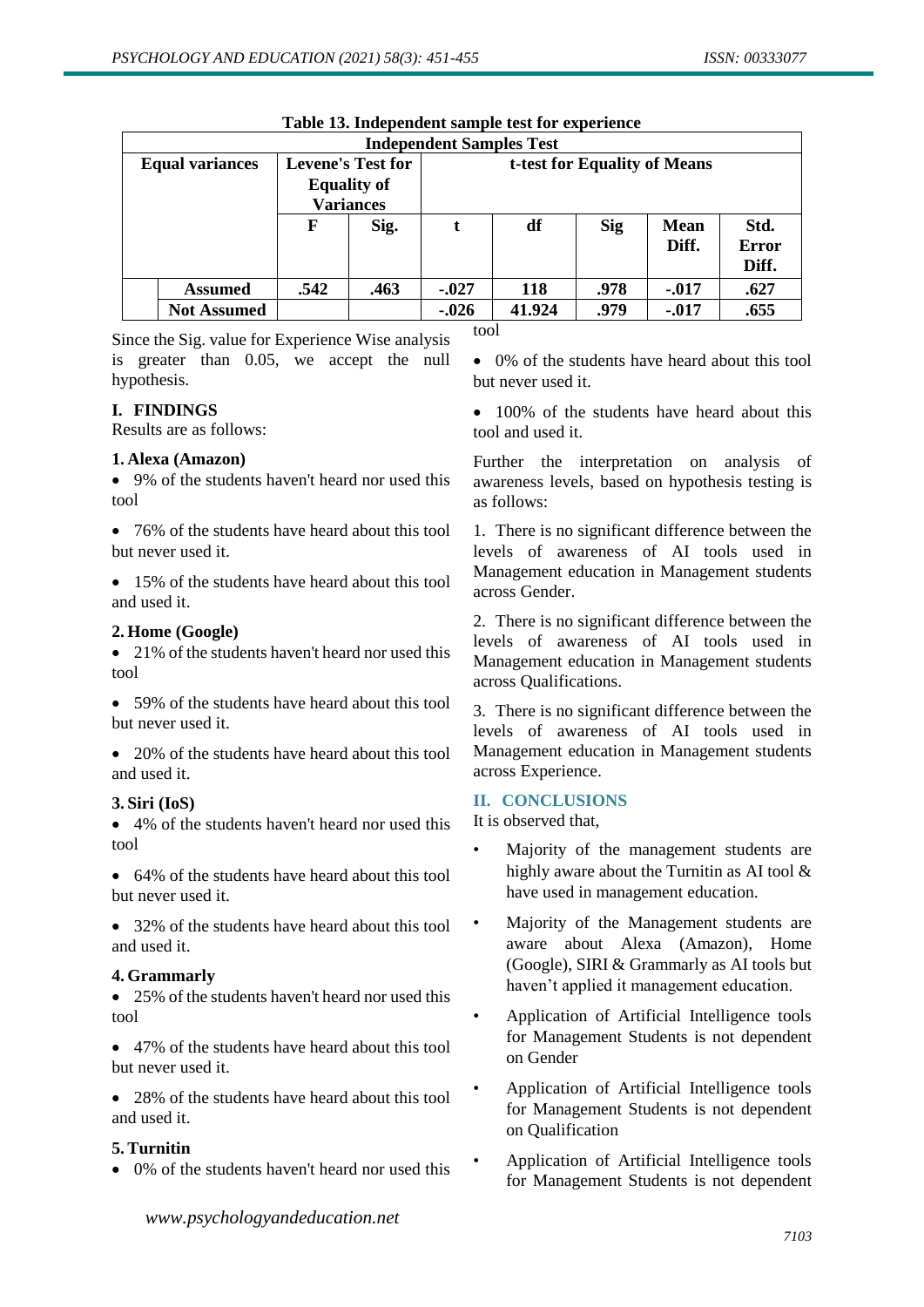#### on Work

In the current phase of digitization and Industry Revolution, it is very important for everyone to be in pace with the changing trends. Students need to be skilled with such technical advances which can help them in applying / utilizing these features in real world application after completion of their specialized courses. The results show that there isn't significant difference in awareness level when students are segregated based on various parameters like gender, qualification or experience. So, it can be concluded that there are no specific criteria for gaining knowledge of such technical advancements.

### **III. LIMITATIONS**

The results have been drawn after doing analysis based on survey results collected from reputed management institute students. This limits the study to awareness of the AI tools in Management Education in management students of a reputed management institute. The scope could have been extended to the management students of all of the management institutes in a particular region/city. Also, it can be extended to all the post-graduate students of various institutes who are involved in use of such Microsoft office tools which include students doing MCA / M.E. / M. TECH / M.Sc. etc.

### **IX REFERENCES:**

- Aleven V., Holstein K. & McLaren B.M. (2017). "Intelligent tutors as teachers' aides: exploring teacher needs for real-time analytics in blended classrooms", ACMDL, Vancouver, British Columbia, Canada. pp. 257–266. Web. 20 Jan. 2021.
- Aleven V., Koedinger K.R., McLaren B.M. & Sewall J. (2019). "A new paradigm for intelligent tutoring systems: example-tracing tutors". International Journal of Artificial Intelligence in Education. pp. 105–154. Web. 20 Jan. 2021.
- Brett Williams. (2019, June 21). "Ditch your keyboard in 20 languages with Microsoft's new dictation app". MashableIndia. Web. 22 Jan. 2021. <https://mashable.com/2017/06/20/microsof t-dictate-app/#ye2xxT\_qz5ql/dictate>
- Bostrom N, & Yudkowsky. (2011). "The Ethics of Artificial Intelligence." Cambridge handbook of Artificial Intelligence. pp.

316–334. Web. 20 Jan. 2021.

- Clancey W. J. (1979). "Tutoring rules for guiding a case method dialogue, in Intelligent Tutoring Systems." International Journal of Man-Machine Studies. pp. 201-225. Web. 22 Jan. 2021.
- CyberText Consulting. (2017, May 03). "Word: List keyboard shortcuts, auto text, and autocorrect entries." CyberText. Web. 20 Jan. 2021. <https://cybertext.wordpress.com/2017/05/0 3/word-list-keyboard-shortcuts-autotext-and -autocorrect-entries/>
- Dan Gookin. (n.d). "How to Use AutoCorrect in Word 2016." Dummies. Web. 20 Jan. 2021. <https://www.dummies.com/software/micro soft-office/word/how-to-use-autocorrect-inword-2016/>
- Daniel Faggella. (2019, May 20). "AI for Voice Transcription – Comparing Upcoming Startups and Established Players." Emerj. Web. 20 Jan. 2021. <https://www.techemergence.com/ai-for-voi ce-transcription/>
- Dewan A. (2010). "Scope Of Technology In Higher Education In India: A Study." IEEE Xplore. Web. 20 Jan. 2021.
- Gutierrez-Santos S., Mavrikis M., & Poulovassilis A. (2016). "Design and evaluation of teacher assistance tools for exploratory learning environments." ACM DL. Edinburgh. United Kingdom. pp. 168–172. Web. 20 Jan. 2021.
- O'Shea T. (1979). "Self Improving Teaching Systems." Birkhauser-Verlag. Web. 20 Jan. 2021.
- Tech ON THE Net. (n.d). "MS Excel 2010: Turn off AutoCorrect." TechONTHENet. Web. 20 Jan. 2021. <https://www.techonthenet.com/excel/quest ions/auto\_correct2010.php>
- Yacef K. (2002). "Intelligent teaching assistant systems." IEEE Xplore. pp. 136–140. Web. 20 Jan. 2021.
- Alexandre Gonfalonieri. "How Amazon Alexa works? Your guide to Natural Language Processing (AI)." Towards data science. 21 Nov 2018. Web. 20 Jan. 2021.